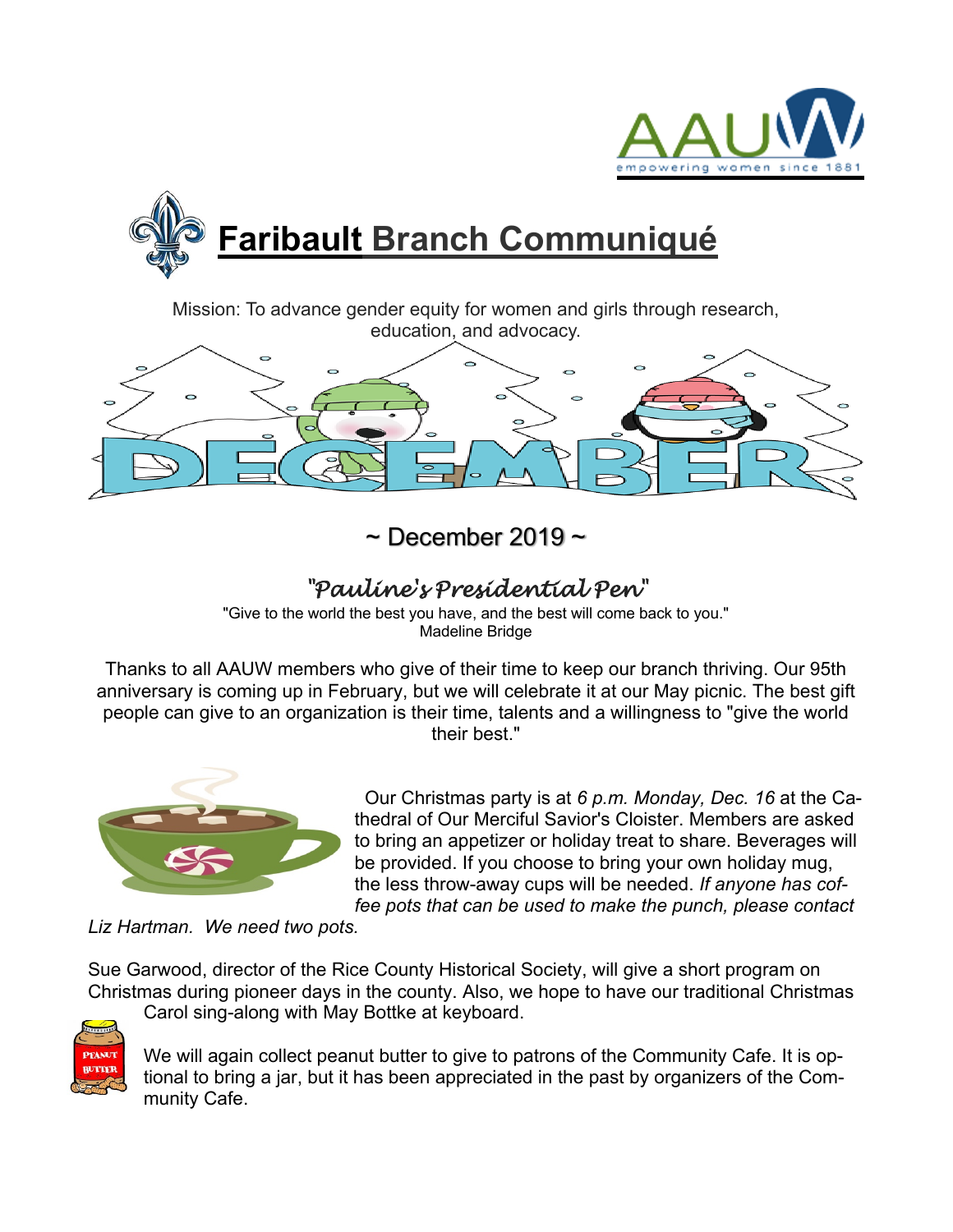A "Social Saturday" in January is being planned instead of a regular meeting. It is set for Saturday, Jan. 18 beginning with meditation at 10 a.m., lunch at 11:30 a.m. At Gran Plaza restaurant, painting at the East Side Gallery from 1:30 to 3:30 p.m. And a bracelet project at Garden Glass Beads from 3:30 p.m. To 5 p.m. Members can attend all, or just one or as many activities as they want.

At 9 a.m. That morning, there will be an AAUW Board meeting at Crack of Dawn and any member who would like to socialize can attend that coffee.

More details will be in January newsletter, including where the meditation will be.

A very merry Christmas to all,

President Pauline \* \* \* \* \* \* \* \* \* \*





Carol Quail and May Bottke, two beautiful and vibrant women, are living proof that age is just a number!

Our November speaker, Tiffany Tripp from GRAISE Farms, and her proud mom, AAUW member, Carmen Tripp



**Membership** 

When thinking of a Holiday **gift** for that certain someone- family or friend- **a membership to our Faribault AAUW Branch would be a great idea! Membership dues for a new member is still only \$48.50**. If you know anyone who is interested in becoming a member, please let us know. We will certainly contact that person and send out information. Thank You :)

"MAY YOUR DAYS BE MERRY AND BRIGHT" this joyful season!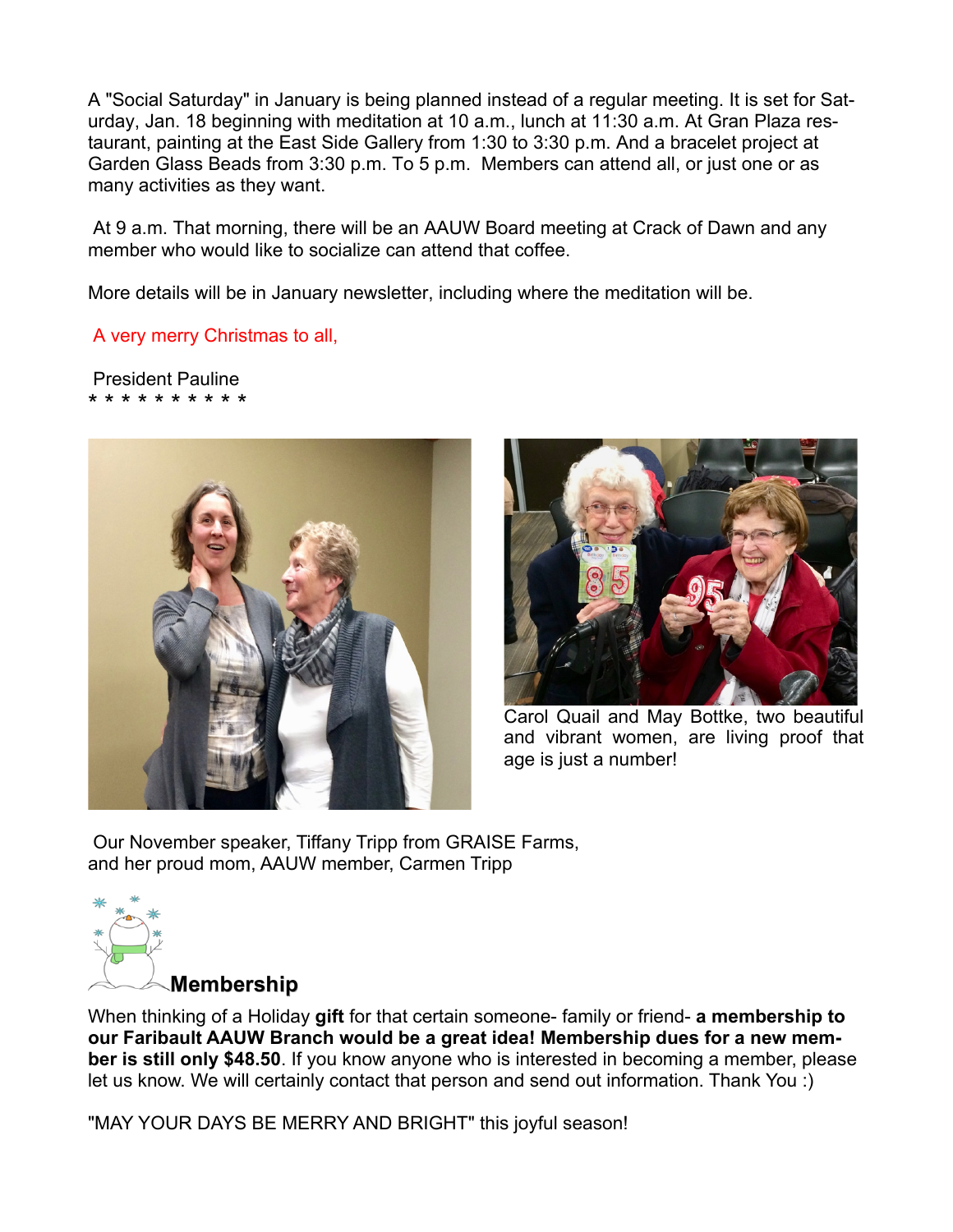Membership Vice Presidents Kathy Larson #332-2525 kathyhilgerslarson@gmail.com Kathryn Speulda #1-507-838-0789 kspeulda@yahoo.com



Here are the balances for November 30: checking \$145.28, savings \$10,515.99.



Once again, we had a successful LAF donation from our November meeting sales: \$273.50. Thanks, generous members!! See you at on the 16th, and happy holidays.

Julie Olson, Treasurer \* \* \* \* \* \* \* \* \* \*



**BOOK CLUB NEWS** 

December's book club meeting will be Tuesday, Dec. 17, the day after our AAUW December meeting! Because we will be sharing hors d'oeuvres at our Monday meeting, we could share them again on the following evening. We will begin earlier, at 5:30. Members will share a Christmas story, poem or a children's story.

We'll work on our next few months' choices also. If I remember correctly, I think *Minnesota 1918* by Curt Brown is January's choice.

Barb Dubbels \* \* \* \* \* \* \* \* \* \*



We will **not** meet for coffee and treats at Crack of Dawn in December--see you in January again and hopefully at our Christmas gathering.

Thanks, Sue Olson \* \* \* \* \* \* \* \* \* \*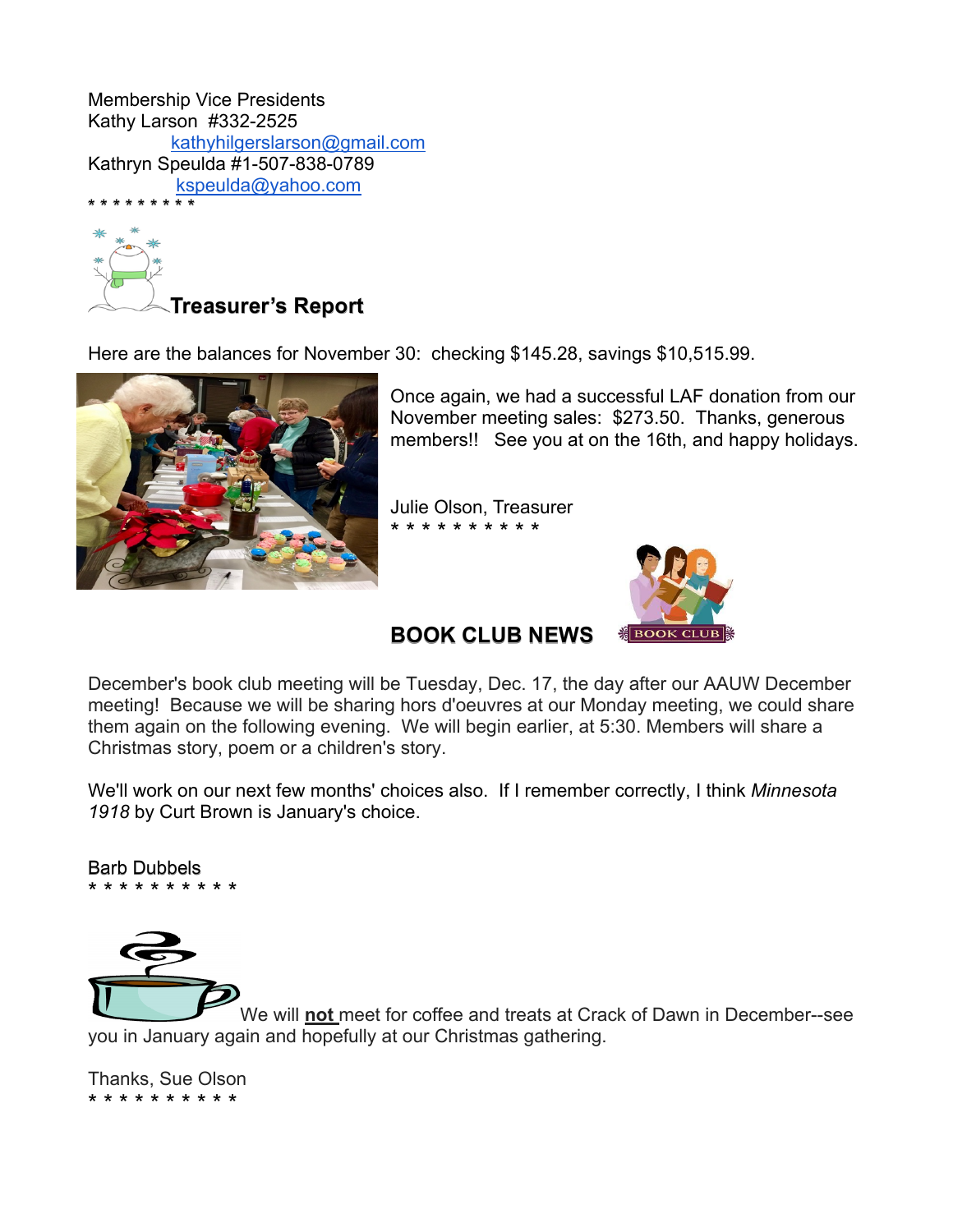

## **Historian and Yearbook**

NOTE: If anyone has pictures from the October meeting with Dr. Lisa Moore, or the silent auction, Tiffany Tripp or the Halloween Breakfast please forward them to me. Thank you so much.

Pat Umbreit \* \* \* \* \* \* \* \* \* \*



AAUW Meeting November 25, 2019

The meeting was called to order by President Pauline Schreiber. The secretary's report was approved as printed in the newsletter. Treasurer's report noted that we cleared \$2047 at the Halloween Breakfast.

Our membership is currently at 48.

Ruth Hildebrandt reported that we will give two \$750 scholarships to South Central College in 2020.

A Brainstorming Committee was established to find an alternative fundraiser to replace the Book Sale. Gloria Olson, chair, Barb Dubbels, Jo Ellen Schultz, Karen Rasmussen, and Kathy Larson.

The Book Sale will be held again in May. A Book Sale Committee will be set up after the first of the year.

Social Saturday will be held on January 18, 2020. Coffee 9:00am Crack of Dawn Meditation 10-11am Library Lunch 11:30 am -1:00pm Grande Plaza Painting 1:30-3:30 Upper East Side \$15 elastic bracelet 3:30-5:00 Glass Garden Beads Members can participate in as many of the activities as they choose.

December 16, 2019- Christmas Party at the Cathedral. Bring hors d'oeuvres to share. Sue Garwood will speak about Christmas in Pioneer Times. Liz Hartman will bring the punch.